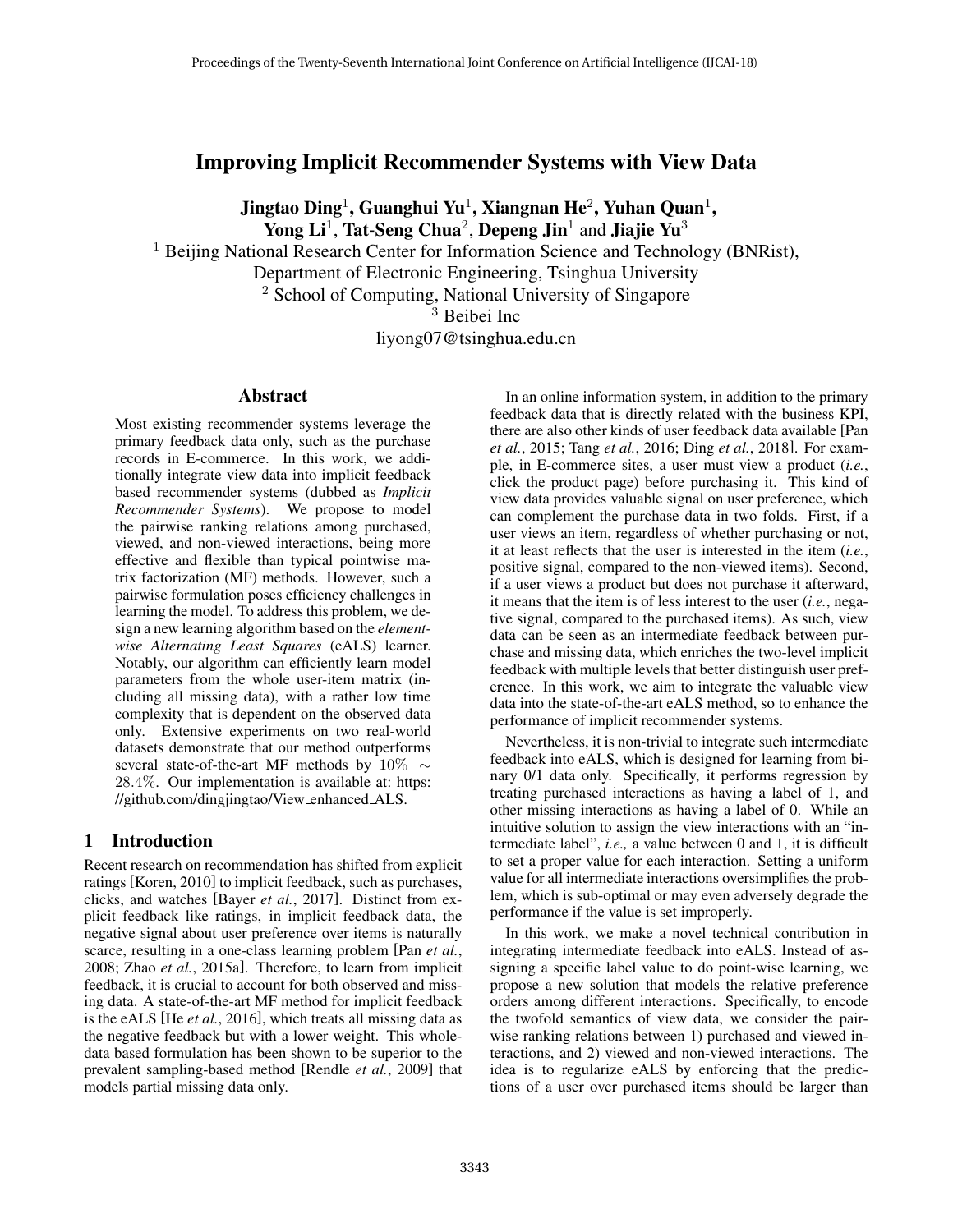that of viewed items; and the same regularization applies to viewed and non-viewed items. Despite soundness, this solution poses strong challenges to the learning efficiency. In particular, the large number of non-viewed interactions (*i.e.*, missing entries) makes even point-wise regression over them become unaffordable [He *et al.*, 2016], not to mention the pairwise comparisons between viewed and non-viewed interactions. To make the learning tractable, we develop a fast algorithm that leverages the bilinear structure of MF to achieve speedups. Through rigorous mathematical analysis, we identify computational bottlenecks in optimization, and resolve the bottlenecks via clever designs of memoization strategies.

We summarize the contributions of the paper as follows.

- 1. We improve implicit recommender systems by incorporating view data, proposing a View-enhanced eALS (VALS) method that models the pairwise relations among purchased, viewed, and non-viewed interactions.
- 2. We propose a fast algorithm that solves the challenging VALS problem with a controllable time complexity that is determined by the number of observed interactions only.
- 3. We conduct extensive experiments on two real datasets, demonstrating that our method outperforms state-of-the-art view-aware recommender systems by a large margin.

## 2 Related Work

To improve implicit recommender systems with multiple feedback, two types of methods have been proposed.

Model-based. A typical method of this type is collective matrix factorization (CMF), which performs multiple relational learning by sharing information between models of different feedback [Singh and Gordon, 2008; Cheng *et al.*, 2014; Yuan *et al.*, 2014]. While CMF is originated for explicit rating prediction, it has been extended for implicit recommender systems as well [Krohn-Grimberghe *et al.*, 2012; Zhao *et al.*, 2015b; Cao *et al.*, 2017]. However, as CMFbased model generates different user-item relations, *i.e.*, latent factors, for each type of feedback, it is hard to differentiate their preference levels. In contrast, our VALS method learns the same user-item relation to indicate relative preference order among purchase and view data, which is more effective.

Learning-based. Several other methods integrate multiple types of feedback in the negative sampler of BPR [Lerche and Jannach, 2014]. Specifically, Multi-channel BPR (MC-BPR) assigns different preference levels to different types of user feedback. Then, in the training process, it samples the item pairs based on these preference orders [Loni *et al.*, 2016]. A recent proposal also performs biased sampling from viewed but non-purchased items and observes significant performance improvements [Ding *et al.*, 2018]. However, these BPR-based solutions still suffer from the shortcomings of sampling-based methods, *i.e.*, degradation on both performance and fidelity, as well as an expensive tuning on learning rate. Our VALS method differs from them by integrating different preference levels based on whole-data based learning strategy. To our knowledge, VALS is the first attempt to exploit different preference levels of implicit feedback in whole-data based MF methods.

## 3 Preliminaries

We start by introducing some basic notations. For a user-item interaction matrix  $\mathbf{R} \in \mathbb{R}^{M \times N}$ , M and N denote the number of users and items, respectively,  $R$  denotes the set of useritem pairs that have interactions. For a specific user  $u$ , vector  $\mathbf{p}_u \in \mathbb{R}^K$  denotes the K-dimensional latent feature vector, and set  $\mathcal{R}_u$  denotes the set of items that are interacted by u. Similarly, for an item i, notations  $q_i$  and  $\mathcal{R}_i$  are used. Matrices  $\mathbf{P} \in \mathbb{R}^{M \times K}$  and  $\mathbf{Q} \in \mathbb{R}^{N \times \hat{K}}$  denote the latent factor matrix for users and items. The standard MF is used as the predictive model. Mathematically, each entry  $r_{ui}$  of **R** is estimated as  $\hat{r}_{ui} = \langle \mathbf{p}_u, \mathbf{q}_i \rangle = \mathbf{p}_u^T \mathbf{q}_i$ .

To learn user/item latent factors, [He *et al.*, 2016] developed an eALS method that introduces a weighted regression function, which assigns a zero  $r_{ui}$  value to missing entries with a confidence variable:

$$
J = \sum_{(u,i) \in \mathcal{R}} \omega_{ui} (\hat{r}_{ui} - r_{ui})^2 + \sum_{u=1}^M \sum_{i \notin \mathcal{R}_u} s_i \hat{r}_{ui}^2 + \lambda (||\mathbf{P}||_F^2 + ||\mathbf{Q}||_F^2), (1)
$$

where  $\omega_{ui}$  denotes the weight of entries  $(u, i) \in \mathcal{R}$ . Determined by an item popularity-aware weighting strategy,  $s_i$ denotes the confidence that item  $i$  missed by users is a true negative assessment.

The above problems can be solved using ALS-based technique by iteratively optimizing each coordinate of the latent vector, while leaving others fixed [Liu *et al.*, 2016]. The time complexity is  $O((M + N)K^2 + |\mathcal{R}|K)$  for one iteration, which approaches SGD method  $\sim O(|\mathcal{R}|K)$  when  $(M + N)K$  and  $|\mathcal{R}|$  are close. Due to space limit, we leave out the update rule for user/item factors [He *et al.*, 2016].

Since eALS learns latent factors from the whole missing data, it not only can retain model's fidelity but also achieves higher accuracy than the sampling-based methods that sample negative instances from missing data. Considering these advantages, we choose to develop a view-enhanced whole-data based method based on this framework (details in Section 4).

## 4 Our View-enhanced eALS Method

Based on eALS, we consider how to effectively learn user preference from both purchase and view data. First of all, in order to differentiate their preference levels using the same user-item relation, we consider the pairwise ranking order between a viewed item and purchased (or non-viewed) item in the objective function. More specifically, we use two margins to describe the intermediate preference level of user's viewed interactions, which is lower than purchased ones but higher than non-viewed ones. On the other hand, introducing the above pairwise relationship in view-enhaced objective function makes the original eALS learning elgorithm become  $N$ times slower, which is unsuitable for large-scale data. Therefore, we further develop a fast VALS learning algorithm to efficiently optimize the view-enhanced objective function. For readability, we summarize the major notations throughout the paper in Table 1.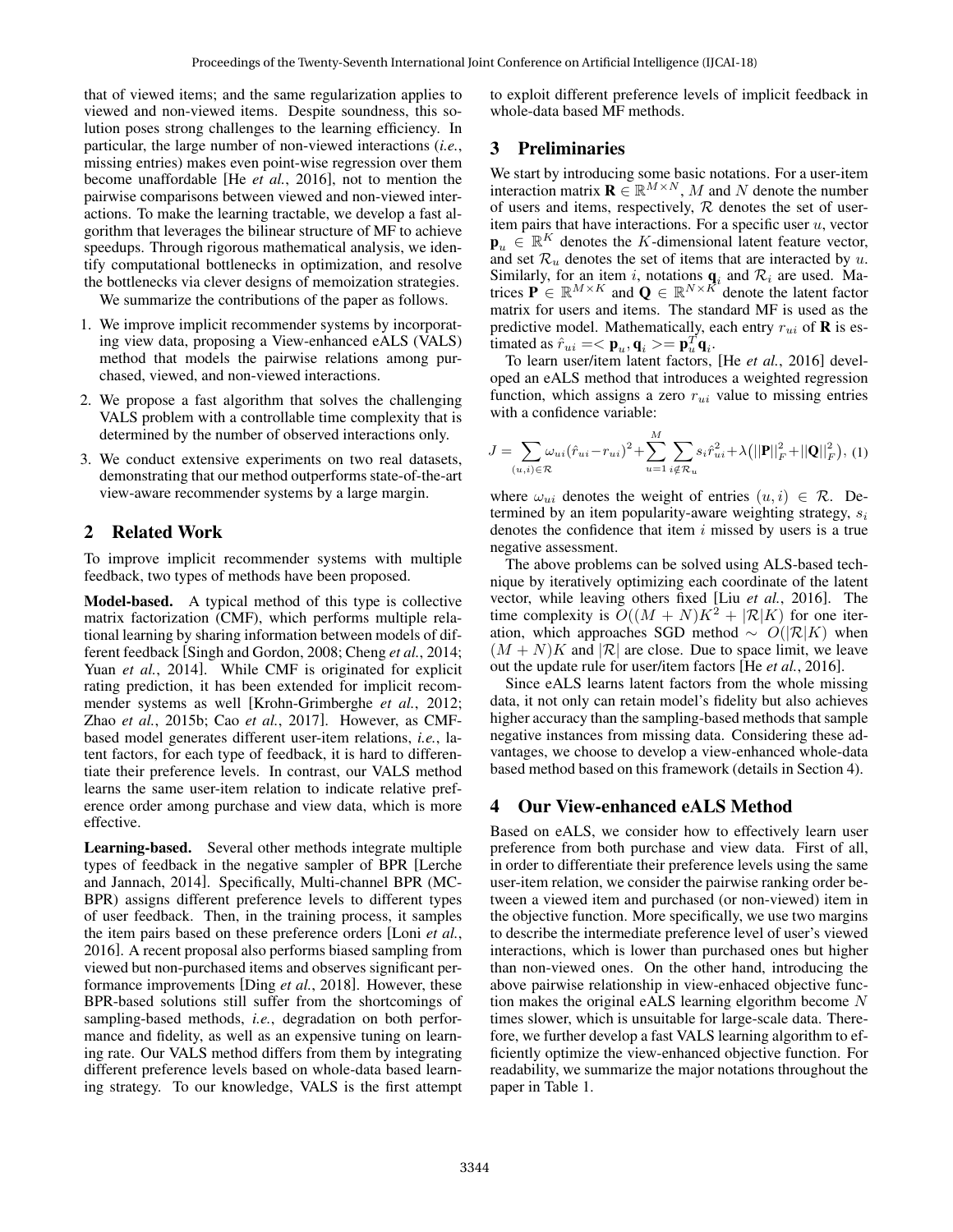| <b>Notation</b>                                | <b>Description</b>                                                                           |
|------------------------------------------------|----------------------------------------------------------------------------------------------|
| M, N, K                                        | The numbers of users, items, and factors.                                                    |
| $\mathbf{P}, \{\mathbf{p}_u\}$                 | The latent factor matrix and vector for users.                                               |
| $Q, \{q_i\}$                                   | The latent factor matrix and vector for items.                                               |
|                                                | The sets of all purchased $(u, i)$ pairs, items                                              |
| $\mathcal{R}, \mathcal{R}_u, \mathcal{R}_i$    | purchased by $u$ , users that have purchased $i$ .                                           |
| $\mathcal{V}, \mathcal{V}_u, \mathcal{V}_i$    | Similar notations for viewed interactions.                                                   |
| $\mathcal{RV}, \mathcal{RV}_u, \mathcal{RV}_i$ | Similar notations for the union of $R$ and $V$ ,                                             |
|                                                | i.e., $\mathcal{R} \cup \mathcal{V}$ .                                                       |
|                                                | Predictions of user $u$ over purchased items $i$ ,                                           |
| $\hat{r}_{ui}, \hat{r}_{uv}, \hat{r}_{ui}$     | viewed items $v$ and non-viewed items $i$ .                                                  |
| $\omega_{ui}$                                  | Weight of the purchased interaction $(u, i)$ .                                               |
| $s_i$                                          | Item-oriented weight of item $\dot{\eta}$ in missing data.                                   |
| $c_v$                                          | Item-oriented weight of item $v$ in view data.                                               |
| $\gamma_1, \gamma_2$                           | Margin value between $\hat{r}_{ui}$ and $\hat{r}_{uv}$ , $\hat{r}_{uv}$ and $\hat{r}_{uj}$ . |
| λ                                              | Regularization parameter.                                                                    |

Table 1: List of commonly used notations.

#### 4.1 View-enhanced Objective Function

In E-commerce recommender systems, besides the purchases as the primary feedback that is directly related to optimizing the conversion rate, the view logs of users can be intuitively treated as the intermediate feedback between the purchased and missing data. Therefore, for user  $u$ 's viewed item v, it should have an intermediate value of prediction  $\hat{r}_{uv}$  between those of non-viewed item  $j$  (i.e., missing entry) and purchased item i, i.e.,  $\hat{r}_{uj}$  and  $\hat{r}_{ui}$ . However, it is difficult to choose an appropriate  $\hat{r}_{uv}$  for different users. To solve this problem, instead of assigning a uniform value  $r_{uv}$  for  $\hat{r}_{uv}$  to optimize, like the normally used squared loss  $(r_{uv}-\hat{r}_{uv})^2$ , we consider the pairwise ranking between the  $\hat{r}_{uv}$  and the predictions over other items, including  $\hat{r}_{uj}$  and  $\hat{r}_{ui}$ . By this means, we are able to differentiate the preference levels between view feedback and others, in a more accurate and flexible way.

Our view-enhanced objective function is then designed as:

$$
L = L_{eALS} + L_{Reg} + L_{view} =
$$
  

$$
\sum_{(u,i) \in \mathcal{R}} \omega_{ui} (\hat{r}_{ui} - r_{ui})^2 + \sum_{u=1}^{M} \sum_{j \notin \mathcal{RV}_u} s_j \hat{r}_{uj}^2 + \lambda (||\mathbf{P}||_F^2 + ||\mathbf{Q}||_F^2) +
$$
  

$$
\sum_{(u,v) \in \mathcal{V}} c_v \Big[ \sum_{i \in \mathcal{R}_u} (\gamma_1 - (\hat{r}_{ui} - \hat{r}_{uv}))^2 + \sum_{j \notin \mathcal{RV}_u} (\gamma_2 - (\hat{r}_{uv} - \hat{r}_{uj}))^2 \Big].
$$

Note that this objective function can be divided into three terms, where the first two represent the prediction error and regularizer in the former eALS solution, while the last  $L_{\rm view}$ term describes the intermediate preference level of the view signal. For  $u$ 's viewed item  $v$ , the pairwise ranking between  $v$  and another purchased item  $i$  or non-viewed item  $j$  is achieved through a margin-based loss. More specifically, prediction  $\hat{r}_{uv}$  is optimized to be lower than  $\hat{r}_{ui}$  with a margin namely  $\gamma_1$ , as indicated by  $(\gamma_1 - (\hat{r}_{ui} - \hat{r}_{uv}))^2$  term. Similarly,  $\hat{r}_{uv}$  is optimized to be higher than  $\hat{r}_{uj}$  with another margin namely  $\gamma_2$ . For each  $(u, v)$ ,  $N - |\mathcal{V}_u|$  terms are considered in pairwise ranking loss, which has a total time cost of  $O(|\mathcal{V}|(N-|\mathcal{V}_u|))$ . The sum of each  $(u, v)$ 's loss is aggregated with an *v*-dependent weight namely  $c_v$ , which indicates the weight of view data in L. By varying margin values ( $\gamma_1, \gamma_2$ ), we are able to control possible scoring range of predictions over viewed items, and thus search the best preference level for view signal. Without loss of generality, we only consider those viewed but not purchased items, indicating  $\mathcal{R} \cap \mathcal{V} = \phi$ .

## 4.2 Fast Learning Algorithm

As we mentioned above, the pairwise ranking loss between a viewed item and another one introduces nearly  $|\mathcal{V}| \cdot N$  terms in  $L_{\text{view}}$  of Eq. (2), making the time cost become N times more if we directly use the original eALS method [He *et al.*, 2016]. To overcome this efficiency challenge, we develop a fast VALS learning algorithm that can speed-up this learning process by avoiding massive repeated computations in  $L_{\text{view}}$ . We detail this for user latent factors, while the counterpart for item factors can be achieved likewise and thus is omitted due to space limitation.

First, following the idea of ALS technique, the user u's  $f^{th}$ latent factor is updated by setting  $\partial L/\partial p_{uf}$  to 0, while the others are fixed. Since  $L = L_{\text{eALS}} + L_{\text{Reg}} + L_{\text{view}}$  and the speed-up strategies of  $L_{\rm eALS}$  and  $L_{\rm Reg}$  have been discussed in [He *et al.*, 2016], we only present the speed-up of  $L_{\text{view}}$ term. According to Eq. (2), we obtain the derivative of  $L_{\text{view}}$ *w.r.t.*  $p_{uf}$ :

$$
\frac{\partial L_{\text{view}}}{\partial p_{uf}} = 2 \sum_{v \in \mathcal{V}_u} \sum_{i \in \mathcal{R}_u} c_v (q_{if} - q_{vf})^2 \cdot p_{uf} + \tag{3}
$$

$$
2\sum_{v\in\mathcal{V}_u}\sum_{j\notin\mathcal{RV}_u}c_v(q_{jf}-q_{vf})^2\cdot p_{uf}+(4)
$$

$$
2\sum_{v\in\mathcal{V}_u}\sum_{i\in\mathcal{R}_u}c_v(\hat{r}_{ui}^f-\hat{r}_{uv}^f)(q_{if}-q_{vf})+
$$
\n(5)

$$
2\sum_{v\in\mathcal{V}_u}\sum_{j\notin\mathcal{RV}_u}c_v(\hat{r}_{uj}^f-\hat{r}_{uv}^f)(q_{jf}-q_{vf})-\tag{6}
$$

$$
2\sum_{v\in\mathcal{V}_u}\left\{\sum_{i\in\mathcal{R}_u}\gamma_1c_v(q_{if}-q_{vf})-\sum_{j\notin\mathcal{RV}_u}\gamma_2c_v(q_{jf}-q_{vf})\right\},\tag{7-8}
$$

where  $\hat{r}_{u\bullet}^f = \hat{r}_{u\bullet} - p_{uf}q_{\bullet f}$ , i.e., the prediction without the component of latent factor  $f$ . Clearly, the bottleneck lies in the (4), (6) and (8) terms that contain summations over item pairs  $(v, j)$ , introduced by the pairwise ranking between viewed items and non-viewed items. It takes  $O(|V_u|(N - |\mathcal{RV}_u|))$  time for a raw implementation. To solve this inefficiency issue, we first break down the summations over item pairs into two independent summations over one item index only, which reduces the time complexity into  $O(N - |\mathcal{RV}_u|)$ . Then, we further apply memoization strategy to avoid the massive repeated computations on non-viewed item j, achieving an efficient learning in  $O(|\mathcal{RV}_u|+K)$  time.

We detail above process by focusing on the (6) term in  $\partial L_{\text{view}}/\partial p_{uf}$ , as the rest can be done likewise. More specifically, we can obtain

$$
\sum_{v \in \mathcal{V}_u} \sum_{j \notin \mathcal{R}} \sum_{v_u} c_v (\hat{r}_{uj}^f - \hat{r}_{uv}^f)(q_{jf} - q_{vf}) = \sum_{v \in \mathcal{V}_u} c_v \cdot \sum_{j \notin \mathcal{R}} \hat{r}_{uj}^f q_{jf} - \sum_{v \in \mathcal{V}_u} c_v q_{vf} \cdot \sum_{j \notin \mathcal{R}} \hat{r}_{uj}^f - \sum_{v \in \mathcal{V}_u} c_v \hat{r}_{uv}^f \cdot \sum_{j \notin \mathcal{R}} q_{jf} + \sum_{v \in \mathcal{V}_u} c_v \hat{r}_{uv}^f q_{vf} \cdot \sum_{j \notin \mathcal{R}} 1.
$$
\n(9)

By this reformulation, we observe that each term above can be factorized as two parts that are only dependent on one item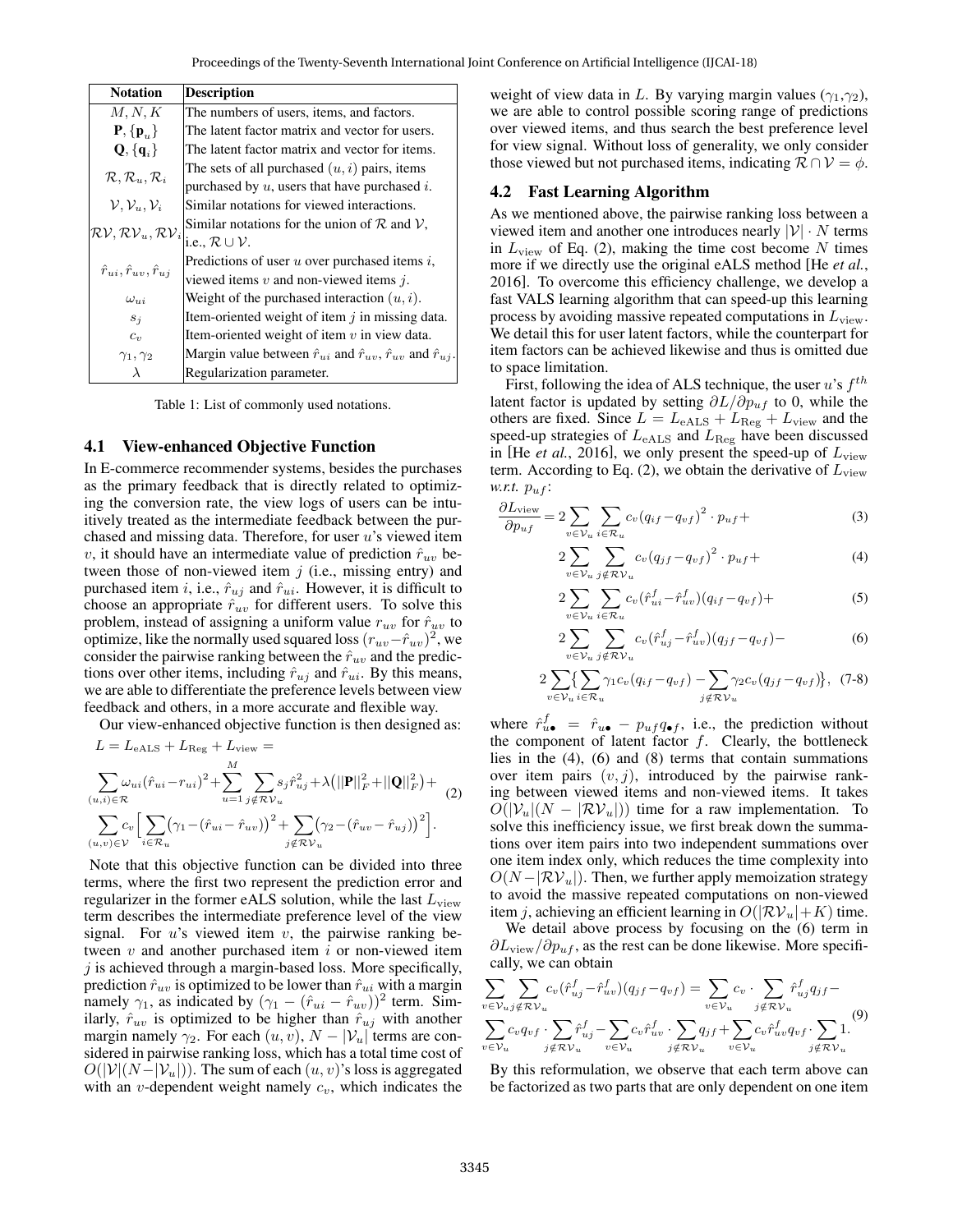index, i.e., viewed item  $v$  or non-viewed item  $i$ . Then, the original summation over item pairs  $(v, j)$  can be broken down into two independent summations. As the summation over  $v$ takes  $O(|V_u|)$  time, the current bottleneck falls onto those jdependent summations, which require a traversal of the whole negative space, taking near  $O(N)$  time. Therefore, we move forward to speed up the calculation of these terms,

$$
\sum_{j \notin \mathcal{RV}_u} \hat{r}_{uj}^f = \sum_{j=1}^N \hat{r}_{uj}^f - \sum_{j \in \mathcal{RV}_u} \hat{r}_{uj}^f = \sum_{j=1}^N \sum_{k \neq f} p_{uk} q_{jk} - \sum_{j \in \mathcal{RV}_u} \hat{r}_{uj}^f
$$

$$
= \sum_{k \neq f} p_{uk} \sum_{j=1}^N q_{jk} - \sum_{j \in \mathcal{RV}_u} \hat{r}_{uj}^f;
$$
(10)

 $\sum$ j∉R ${\cal V}_u$  $\hat{r}^f_{uj}q_{jf}=\sum$  $k \neq f$  $p_{uk}\sum^{N}$  $j=1$  $q_{jk}q_{jf}$  -  $\sum$ j $\in \mathcal{RV}_u$  $\hat{r}^f_{uj} q_{jf}.$ 

As shown above, the major computation lies in  $\sum_{j=1}^{N} q_{jk}$  and  $\sum_{j=1}^{N} q_{jk} q_{jf}$  terms, which are independent of u. Therefore, when updating the latent factors for different users, it is unnecessary to repeatedly compute these terms.

We define  $\mathbf{D}^q$  cache as  $\mathbf{D}^q = \sum_{i=1}^N \mathbf{q}_i$ , and  $\mathbf{E}^q$  cache as  $\mathbf{E}^{q} = \sum_{i=1}^{N} \mathbf{q}_{i} \mathbf{q}_{i}^{T}$ , which can be pre-computed and used in updating the latent factors for all users. Based on these two caches, Eq. (10) can be further evaluated as:

$$
\sum_{k \neq f} p_{uk} d_k^q - \sum_{j \in \mathcal{RV}_u} \hat{r}_{uj}^f \text{ and } \sum_{k \neq f} p_{uk} e_{kf}^q - \sum_{j \in \mathcal{RV}_u} \hat{r}_{uj}^f q_{jf}, \quad (11)
$$

which can be done in  $O(K + |\mathcal{RV}_u|)$  time.

Overall, Eq. (9) can be calculated efficiently with the help of  $\mathbf{D}^{q}$  and  $\mathbf{E}^{q}$  caches. As for the rest terms of  $\partial L_{\text{view}}/\partial p_{uf}$ , we can apply the same strategy of breaking down and memoizing summations to calculate them in  $O(K + |\mathcal{RV}_u|)$  time. Combining with previous solution of  $\partial (L_{\rm eALS}+L_{\rm Reg})/\partial p_{uf}$ , the time complexity for updating  $p_{uf}$  is still  $O(K + |\mathcal{RV}_u|)$ .

Similarly, for updating item latent factors, we can also achieve the time complexity of  $O(K + |\mathcal{RV}_i|)$  by applying the above speed-up strategy. Algorithm 1 summarizes the accelerated algorithm for our VALS learner. Note that solving  $\partial (L_{\rm eALS} + L_{\rm Reg}) / \partial p_{uf}$  and  $\partial (L_{\rm eALS} + L_{\rm Reg}) / \partial q_{if}$  uses the original eALS method. Overall, one VALS iteration takes  $O((M+N)K^2 + (|\mathcal{R}|+|\mathcal{V}|)K)$  time, which only depends on the number of observed interactions.

Note that some previous works [Takács and Tikk, 2012; Zhang *et al.*, 2017] have also used the squared form of loss function and learning method based on ALS or coordinate descent technique. However, compared to VALS, they only solve a sub-problem with only one feedback type and no tunable margin to control pairwise ranking relations. Also, the update of user vectors is embarrassingly parallel, while that of item vectors can influence with each other and thus introduce approximate loss in parallel. Thus we plan to solve this issue in future work.

#### 5 Experiments

#### 5.1 Experimental Settings

Datasets and Preprocessing. We perform experiments on two real-world datasets of Beibei and Tmall:

Algorithm 1: Fast VALS Learning algorithm. **Input** : **R**, **V**, *K*,  $\lambda$ , **W**, item confidence vector {**s**, **c**} and margin values  $\{\gamma_1, \gamma_2\};$ Output: Latent feature matrix P and Q; 1 Randomly initialize  $P$  and  $Q$ ; <sup>2</sup> while *Stopping criteria is not met* do <sup>3</sup> // Update user factors 4 **for**  $u \leftarrow 1$  *to* M **do** 5 **for**  $f \leftarrow 1$  *to* K **do** 6  $\parallel$  | Calculate each term in  $\partial (L_{\text{eALS}} + L_{\text{Reg}})/\partial p_{uf}$ ;  $7 \quad | \quad | \quad |$  Calculate each term in  $\partial L_{\text{view}}/\partial p_{uf};$  $\mathbf{8}$  Update  $p_{uf}$  by setting  $\frac{\partial (L_{\text{eALS}} + L_{\text{Reg}} + L_{\text{view}})}{\partial p_{uf}} = 0;$  $9$   $|$  end  $10$  end <sup>11</sup> // Update item factors 12 **for**  $i \leftarrow 1$  *to* N **do** 13 **for**  $f \leftarrow 1$  *to*  $K$  **do**  $14$  | | Calculate each term in  $\partial (L_{\rm eALS} + L_{\rm Reg})/\partial q_{if}$ ; 15  $\Box$  Calculate each term in  $\partial L_{\text{view}}/\partial q_{if}$ ; 16 Update  $q_{if}$  by setting  $\frac{\partial (L_{\text{eALS}} + L_{\text{Reg}} + L_{\text{view}})}{\partial q_{if}} = 0;$  $17$  end 18 **end** <sup>19</sup> end

Beibei<sup>1</sup>: Beibei is the largest E-commerce platform for maternal and infant products in China. We sample a subset of user interactions that contain views and purchases within the time period from 2017/05/25 to 2017/06/28.

 $Tmall<sup>2</sup>$ : Tmall is the largest E-commerce platform in China. To make our results reproducible, we use a public benchmark released in IJCAI-2015 challenge<sup>3</sup>.

We take three steps for data preprocessing. First, we merge the repetitive purchases into one purchase with the earliest timestamp, as we aim to recommend novel items for a user to purchase. Second, we filter out users' views on those purchased items to avoid information leaking. Third, we filter out users and items with less than 12 and 16 purchase interactions, respectively, to alleviate the data sparsity issue. Table 2 summarizes the data statistics.

|                  | Dataset Purchase#  View#   User#   Item# |  | <b>Sparsity</b>                                           |
|------------------|------------------------------------------|--|-----------------------------------------------------------|
|                  |                                          |  | Beibei 2,654,467 23,668,454 158,907 119,012 99.99%/99.87% |
| $T$ mall $\perp$ |                                          |  | 352,768   1,585,225   28,059   32,339   99.96% / 99.83%   |

Table 2: Statistics of the evaluation datasets.

Evaluation Methodology. In the evaluation, we adopt the *leave-one-out* protocol [Rendle *et al.*, 2009; He *et al.*, 2016], where the latest purchase interaction of each user is held out for testing and the models are trained on the remaining data. For the metrics, we employ *Hit Ratio* (HR) and *Normalized*

<sup>1</sup> http://www.beibei.com/

<sup>2</sup> https://www.tmall.com/

<sup>3</sup>The dataset is downloaded from https://tianchi.aliyun.com/ datalab/dataSet.htm?id=5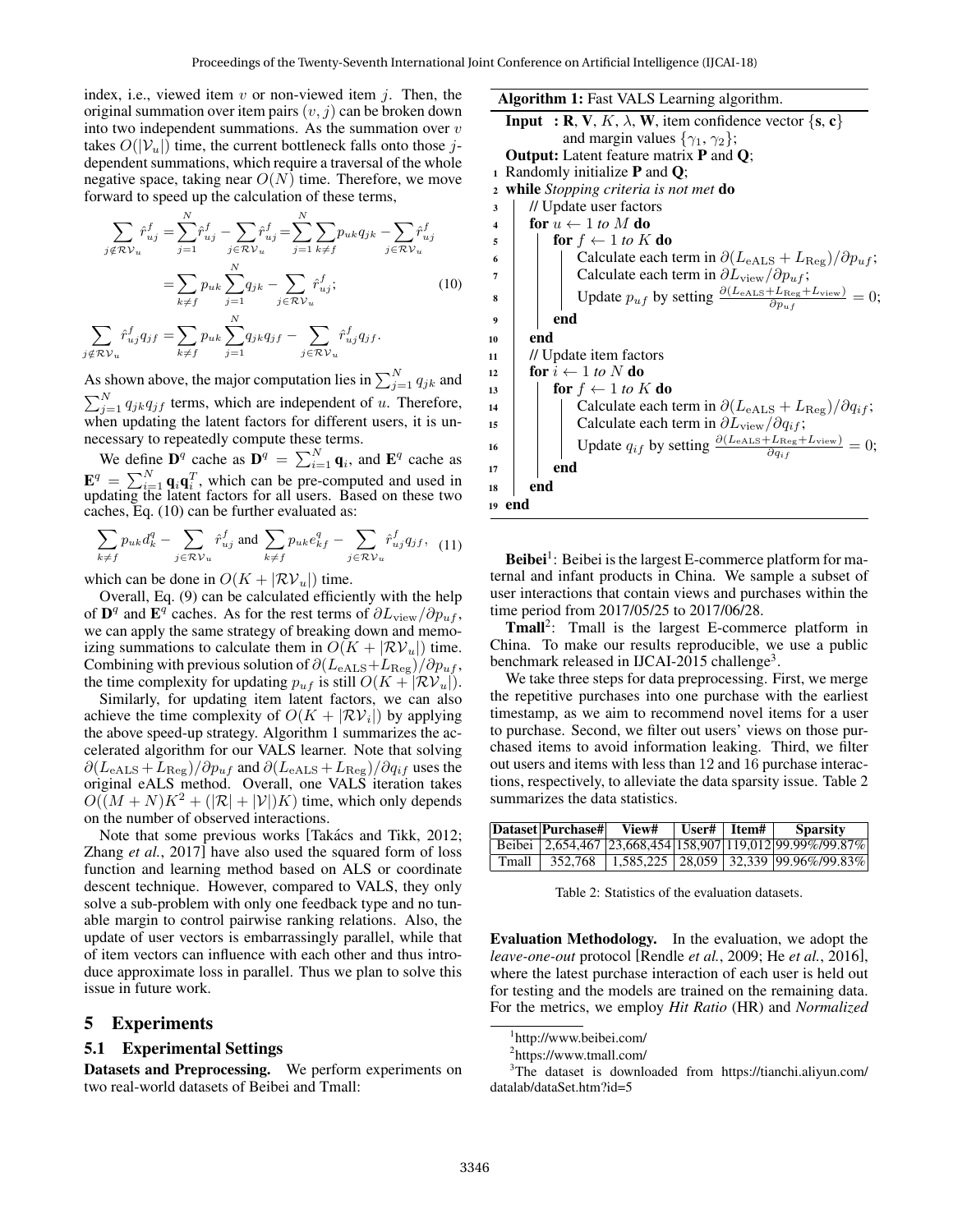Proceedings of the Twenty-Seventh International Joint Conference on Artificial Intelligence (IJCAI-18)

|                            | Method      | <b>Tuning Range</b>                                                         | Beibei <sup></sup> Tmall |               |
|----------------------------|-------------|-----------------------------------------------------------------------------|--------------------------|---------------|
| s <sub>0</sub>             | eALS        | $[1, 2, 4, 8, 16, \overline{32}, 64] \times 10^2$                           | 1600                     | 800           |
| $\mathcal{E} \text{BPR}$   |             | $ (\text{MR/MC-})\text{BPR}  [0.05, 0.1, 0.5, 1, 5] \times 10^{-2}  0.001 $ |                          | 0.01          |
| $\alpha$                   | MR-BPR      | [0.125, 0.25, 0.5, 1, 2, 4]                                                 |                          | $\mathcal{L}$ |
| $\beta_1$                  | MC-BPR      | [0.01, 0.05, 0.1, 0.5, 1, 5, 10]                                            | 0.05                     | - 5           |
| $\beta_2$                  |             | [0.01, 0.05, 0.1, 0.5, 1]                                                   | 0.5                      | 0.05          |
| $ \varepsilon_{\rm MFPR} $ | <b>MFPR</b> | $[0.05, 0.1, 0.5, 1.5] \times 10^{-2}$                                      | 0.001                    | 0.001         |

Table 3: Parameter exploration for baselines and optimal settings.

*Discounted Cumulative Gain* (NDCG) on the ranking of all non-purchased items for a user. We truncate the ranked list at the position of 100 and report the average score of all users.

Baselines. We compare with two types of methods. For methods that only use primary purchase feedback, we choose:

- eALS [He *et al.*, 2016]. This is a state-of-the-art MF method for implicit recommender systems. We tuned the weight of missing data  $s_i$ .

- BPR [Rendle *et al.*, 2009]. BPR optimizes the MF model with a pairwise ranking loss and learns model parameters with Stochastic Gradient Descent (SGD) method. We tuned the learning rate  $\varepsilon_{\text{BPR}}$ .

For the second type of methods that integrate both purchase and view feedback, we choose the following methods,

- MR-BPR [Krohn-Grimberghe *et al.*, 2012]. Applying CMF method to BPR, this method exerts the impact of viewing behavior on predicting purchases with a weight  $\alpha$ .

- MC-BPR [Loni *et al.*, 2016]. This method samples both positive and negative instances from viewed items. Two parameters control this process: 1)  $\beta_1$  denotes relative weight of viewed items when sampling positive instances; 2)  $\beta_2$  denotes possibility of sampling a viewed item as a negative instance.

- MFPR [Liu *et al.*, 2017]. This is a most recent method that integrates multiple types of implicit feedback. We adapt it to our case by generating training item pairs in the same way as BPR, and use a fixed learning rate  $\varepsilon_{\text{MFPR}}$  in SGD.

**Parameter settings.** For the above baselines, we have carefully explored the corresponding parameters and listed the result in Table 3. Note that we uniformly set the weight of missing data as  $s_i = s_0/N$ , as the effectiveness of popularitybiased weighting strategy is beyond the scope of this paper. The score of purchased interactions  $r_{ui}$  and its weight  $\omega_{ui}$  are both uniformly set to 1, which are the suggested values in the eALS implementation. For regularization, we set  $\lambda$  as 0.001 for all methods for a fair comparison. Since the findings are consistent across the number of latent factors K, we report the results of  $K = 32$  only.

Efficiency. Our experiment on the same machine (Intel Xeon 2.10 GHz CPU) shows that the actual training time per iteration for VALS on Beibei dataset is about 75s. When training set reduces to  $(1/4, 1/2, 3/4)$  of the original size, the time is (15s, 35s, 55s), corresponding to our theoretical analysis of linearity with the size of observed data.

#### 5.2 Hyper-parameter Investigation

Our VALS has two parameters:  $\{\gamma_1, \gamma_2\}$ , which are the margin values to control pairwise ranking between viewed items and other items, and  $c_i$  that determines the weight of



Figure 1: Impact of weighting parameters  $c_0$  and margin values  $\gamma$ on VALS's performance.

view data. Without loss of generality, we set margin values  $\{\gamma_1, \gamma_2\}$  uniformly as  $\gamma_1 = \gamma_2 = \gamma$ . Similar to weight of missing data  $s_i$ , we set a uniform weight distribution (i.e.,  $c_i = c_0/N$  and leave the item-dependent weighting strategy to the future work. To find the best setting for  $(\gamma, c_0)$ , we conduct a grid search over these two parameters and report the mean values of both HR and NDCG in last 10 iterations.

Figure 1 plots the prediction accuracy of VALS with different  $\gamma$  and  $c_0$ . First, we study the impact of margin value  $\gamma$ . For Beibei (Figure 1a and b), we observe that the best  $\gamma$  values are between 0.25 and 0.35 under different values of weight  $c_0$ . Since the prediction is optimized to indicate the preference level, this highlights the necessity of using an appropriate margin  $\gamma$  so as to control the preference level of viewed interactions, which is lower than purchased ones but higher than non-viewed ones. Surprisingly, for Tmall (Figure 1c and d), we observe that a relative large margin value ( $\lambda =$ 3 ∼ 5) achieves better performance. According to our definition in Eq. (2), purchased items are optimized to be predicted as 1 while optimized predictions for non-viewed items are 0. When the margin  $\gamma$  between a viewed item and a purchased/non-viewed item is large, it is more likely for a viewed item to be predicted outside the  $(0, 1)$ , while the optimized prediction should be inside. Therefore, a large  $\gamma$  observed on Tmall dataset indicates higher possibility that the preference level of viewed interactions is close to purchased ones or non-viewed ones.

Then, we investigate the best setting of weight  $c_0$ . For Beibei (Figure 1a and b), the peak performance is achieved when  $c_0$  is 1.6; similarly for Tmall (Figure 1c and d), the optimal  $c_0$  is 0.5. When  $c_0$  becomes smaller or too large, the performance decreases in both cases, indicating the necessity to account for viewed interactions carefully.

According to above parameter exploration, we fix  $\gamma$  and  $c_0$  according to the best performance evaluated by HR, i.e.,  $\gamma = 0.3$ ,  $c_0 = 1.6$  for Beibei and  $\gamma = 3.5$ ,  $c_0 = 0.5$  for Tmall.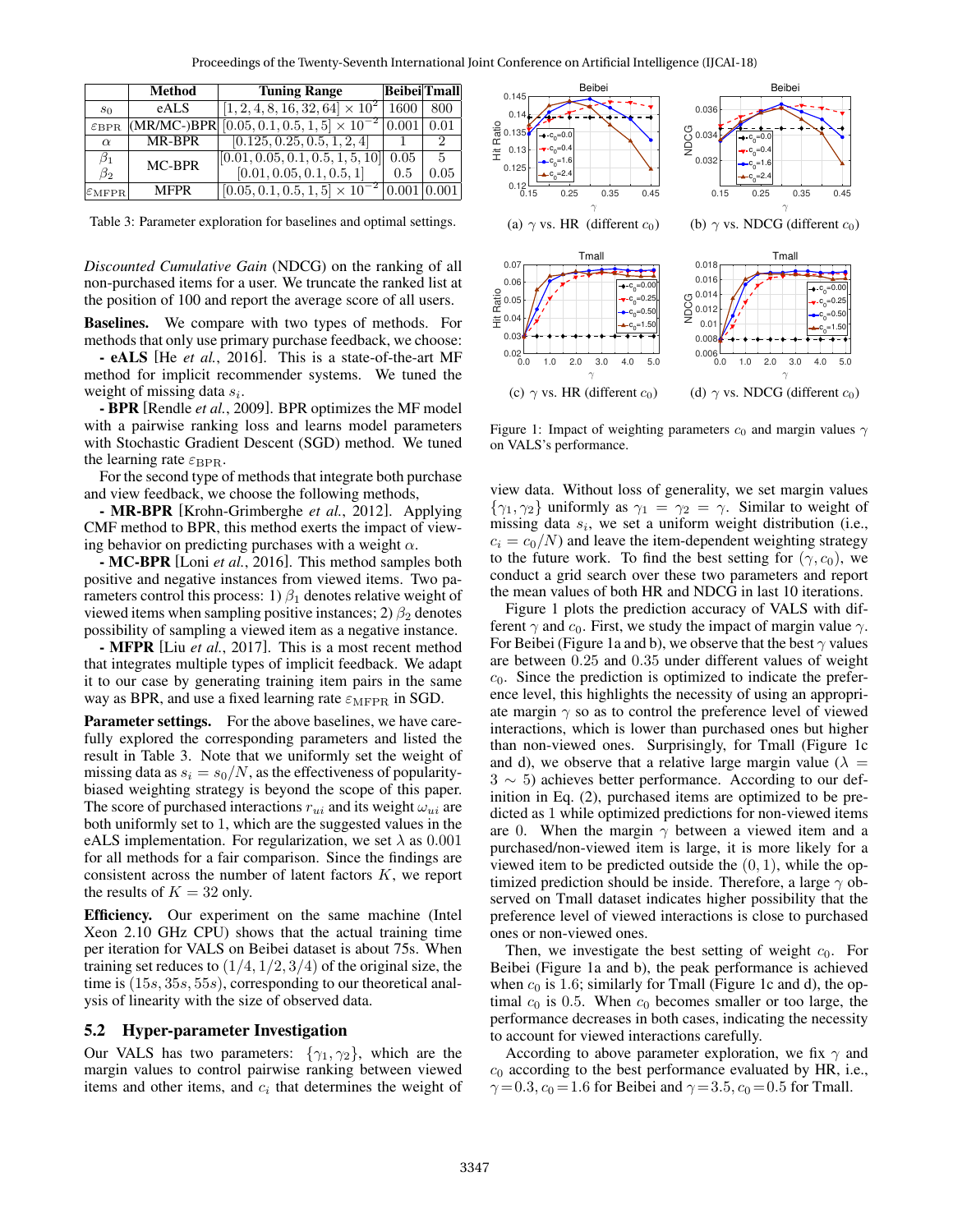| Methods         | <b>eALS</b> |                        | <b>VALS</b> |  | Improvement                                                                                      |                        |
|-----------------|-------------|------------------------|-------------|--|--------------------------------------------------------------------------------------------------|------------------------|
| <b>Datasets</b> |             | <b>HR NDCG HR NDCG</b> |             |  | $\triangle$ HR                                                                                   | $\Delta \textbf{NDCG}$ |
|                 |             |                        |             |  | <b>Beibei</b> $\left  0.1388 \right  0.0345 \left  0.1443 \right  0.0363 \left  +3.96\% \right $ | $+5.22\%$              |
| Tmall           |             |                        |             |  | $\left  0.0289 \right  0.0079 \left  0.0675 \right  0.0171 \left  +133.56\% \right  +116.46\%$   |                        |

Table 4: Performance improvement after integrating view data.



Figure 2: eALS versus VALS, in terms of quantiles (5%, 25%, 50%, 75%, 95%) and means of the predictions over viewed items.

#### 5.3 Performance Gain of View Data

Table 4 displays the performance of our VALS method compared with eALS, *w.r.t.* HR@100 and NDCG@100. We report their mean values in last 10 iterations. Clearly, after integrating view data as the intermediate feedback, our method significantly outperforms the original eALS that only leverages purchase data. For Beibei, the relative improvement in terms of HR and NDCG are 3.96% and 5.22%, respectively. Moreover, for Tmall, we observe an improvement of over 100% on both two metrics. This indicates that users' viewing behaviors in Tmall are much more valuable for learning a more accurate preference order among different items.

To further clarify the distinct performance gain on two datasets, we compare the predictions over viewed items between two datasets, using both eALS and VALS method to train the model. Figure 2 plots the distribution quantiles (5%, 25%, 50%, 75%, 95%) and means of viewed item scores, where the results of two methods are presented together. Clearly, the viewed items are both predicted to have a near 0 score on two datasets when trained with eALS, as they are considered as negative instances. However, compared to that on Beibei (Figure 2a), VALS generates much higher scores for viewed items on Tmall (Figure 2b), i.e., 0.72 v.s. 0.15 and 0.91 v.s. 0.16 in terms of median and mean value, respectively. These higher scores of viewed items correspond to the fact that viewing behavior is more related to purchasing behavior in Tmall, which is the main reason behind the over 100% improvement of VALS method. Moreover, this also verifies our previous discussion of  $\gamma$  that the VALS model with a large  $\gamma$  is more likely to generate large predictions outside  $(0, 1)$ , as  $\gamma$  is set as 3.5 for Tmall.

### 5.4 Performance Comparison

Figure 3 shows the prediction accuracy of each method in each training iteration. Note that we only run VALS for 200 iterations on two datasets and run other methods except MC-BPR for 1500 iterations on Beibei dataset, which are enough for them to converge. We have the following three



Figure 3: Prediction accuracy of VALS compared with other baseline methods in each iteration.

key observations. First, we see that VALS achieves the best performance after convergence. All improvements are statistically significant evidenced by the one-sample paired t-test ( $p < 0.01$ ). The best baseline is MC-BPR. Except for a close HR metric on Beibei, VALS outperforms it by a large margin (on average, the relative improvement for Beibei and Tmall is 10.0% and 28.4%). Compared with MC-BPR, VALS mainly benefits from 1) margin-based design that controls the pairwise ranking between predictions of different feedback and 2) the whole-data based strategy of handling missing data. Second, MR-BPR and MFPR achieve higher performance over the vanilla BPR that only leverages purchase data, while the relative improvement is quite insignificant when compared with MC-BPR and VALS. This highlights the necessity of exploiting different preference levels between purchase and view data, which is lacked in MR-BPR and MFPR. Finally, VALS maintains both accuracy and fidelity, which is an inherent advantage of using whole-data based learning strategy. Comparatively, although MC-BPR outperforms the vanilla BPR on the Beibei dataset evaluated by both metrics, we find it obtains a higher HR but a lower NDCG score when compared to eALS that does not integrate view data (i.e., 0.0330 v.s. 0.0345). It means that whole-data based strategy is a better candidate compared to samplingbased one when improving implicit recommender systems.

We notice that BPR-based methods show unusual spike in early iterations and performance degradation with more iterations on Beibei dataset, which might be caused by some regularities in the data. For example, Beibei dataset is highly popularity-skewed – the top- $1\%$  items contributed almost 50% of purchases. This may cause unstable performance because these popular items are ranked high in early iterations.

## 6 Conclusion

We study the problem of improving implicit recommender systems by integrating both purchase and view data. Based on the state-of-the-art eALS method we model user's viewed